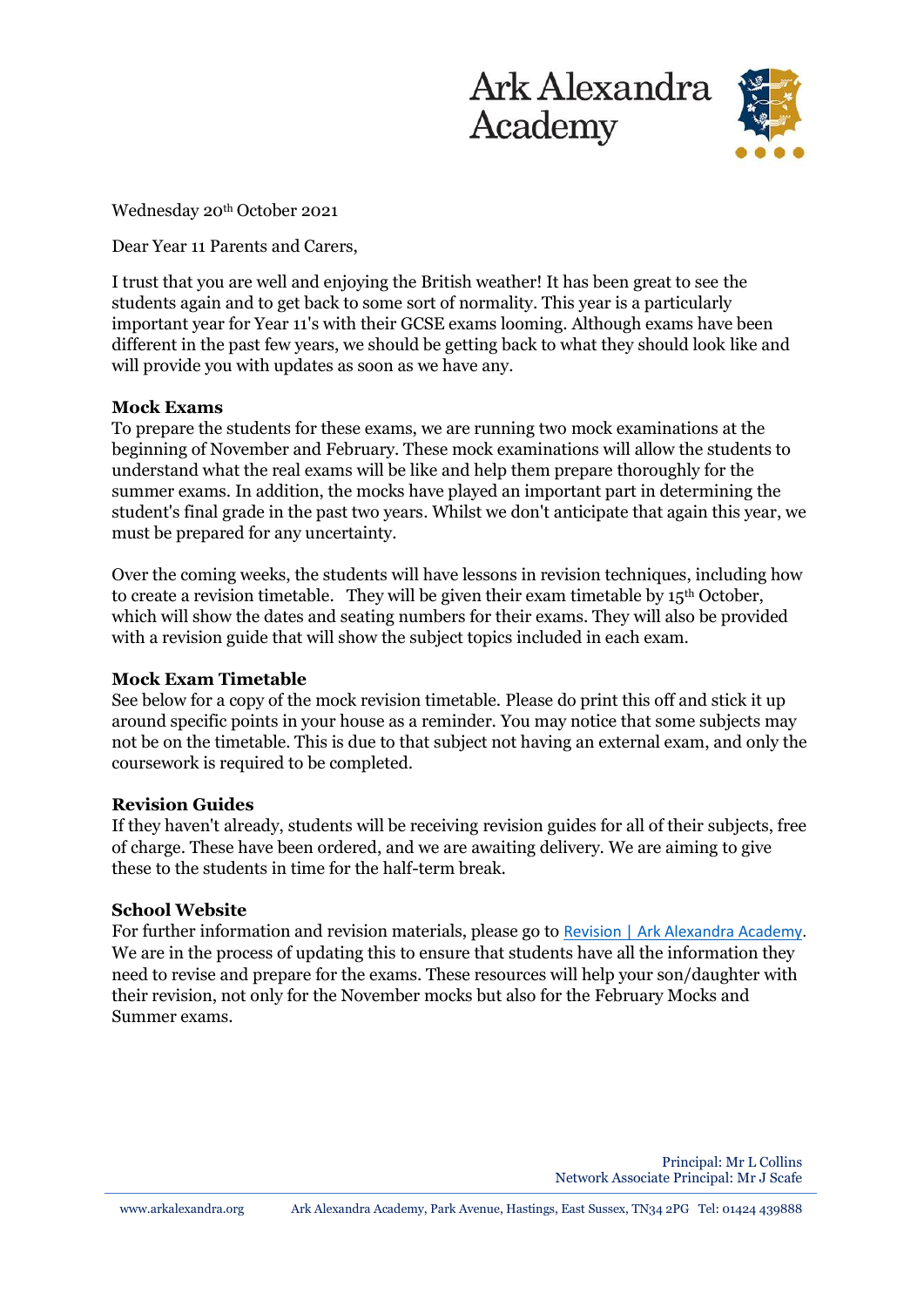#### **Important Dates**

I want to inform you of some important dates for the coming months which we will provide more detail on closer to the time.

**Wednesday 1st December**- Year 11 Parents Evening **Friday 17th December**- Deadline for College Applications **Monday 28th February**- Start of the second round of Mocks.

If you have any questions, please contact either me at **g**.morris@arkalexandra.org or Miss Clark (Head of Year) at [s.clark@arkalexandra.org](mailto:s.clark@arkalexandra.org)

Regards,

Mr G Morris Director of Careers, Destinations and Year 11 Outcomes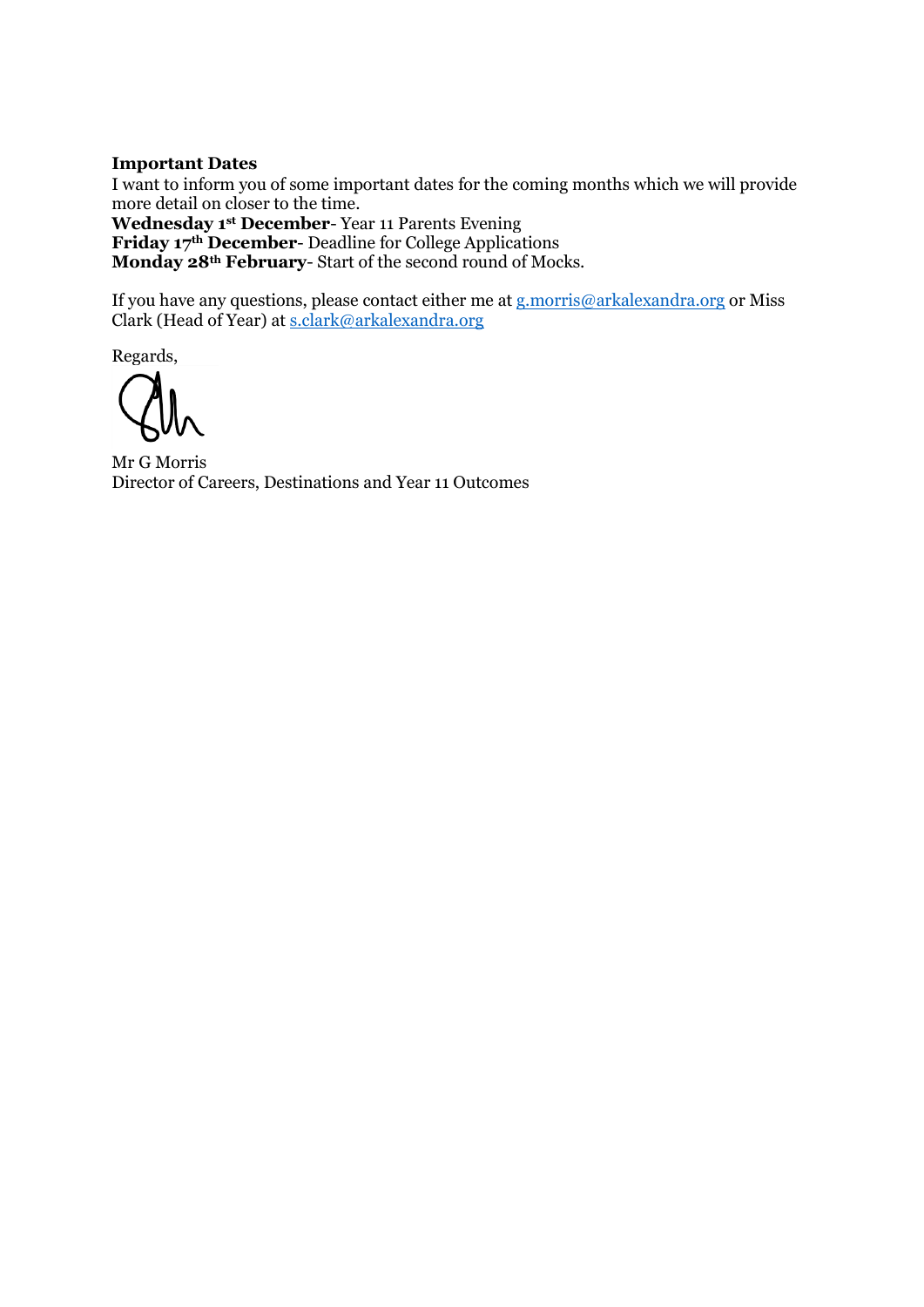

# **November Mock Exam Timetable**

| <b>Date</b>                     | <b>Period 1</b>                                    | <b>Period 2</b>                    | <b>Period 3</b>                                          | <b>Period 4</b> | <b>Period 5</b> |
|---------------------------------|----------------------------------------------------|------------------------------------|----------------------------------------------------------|-----------------|-----------------|
| Tuesday 2nd                     | <b>Drama</b>                                       |                                    | <b>Biology-Paper 1</b>                                   |                 |                 |
| <b>November</b>                 | Option C-                                          |                                    | <b>Combined Science 1hr 15min</b>                        |                 |                 |
|                                 | 1hr                                                |                                    | Triple 1hr 45min                                         |                 |                 |
| Wednesday 3rd                   | <b>English Language-Paper 2</b>                    |                                    | <b>Health &amp; Social Care-2hr</b>                      |                 |                 |
| <b>November</b>                 | 1hr 45min                                          |                                    | Spanish Writing- 1hr 20min                               |                 |                 |
| Thursday 4th                    | <b>History-Medicine</b>                            |                                    | Maths- Paper 1- Non-Calculator                           |                 |                 |
| <b>November</b>                 | 1 <sub>hr</sub>                                    |                                    | 1hr 30min                                                |                 |                 |
| Friday 5 <sup>th</sup> November | <b>Chemistry-Paper 1</b>                           |                                    | <b>History- Germany</b>                                  |                 |                 |
|                                 | <b>Combined Science 1hr 15min</b>                  |                                    | 1hr 20min                                                |                 |                 |
|                                 |                                                    | Triple 1hr 45min                   |                                                          |                 |                 |
| Monday 8 <sup>th</sup>          | <b>English Literature-Paper 2</b>                  |                                    | <b>Physics-Paper 1</b>                                   |                 | French-Higher   |
| <b>November</b>                 | 2x 50min                                           |                                    | <b>Combined Science 1hr 15min</b>                        |                 | Listening       |
|                                 |                                                    |                                    | Triple 1hr 45min                                         |                 |                 |
| Tuesday 9th Nov                 |                                                    | <b>Geography-Paper 1</b>           |                                                          | DT-Option C-    |                 |
|                                 |                                                    | 1hr 30min                          |                                                          | 1hr             |                 |
|                                 |                                                    |                                    |                                                          | Spanish-        |                 |
|                                 |                                                    |                                    |                                                          | Listening-      |                 |
|                                 |                                                    |                                    |                                                          | 45mins          |                 |
| Wednesday 10th                  | <b>Maths-Paper 2- Calculator</b>                   |                                    | DT- Option B- 2hrs                                       |                 | DT-Option C-    |
| <b>November</b>                 | 1hr 30min                                          |                                    | <b>Hospitality &amp; Catering-Option B</b><br>1hr 30mins |                 | 1hr             |
|                                 |                                                    |                                    | RS-1hr 45mins                                            |                 | Spanish-        |
|                                 |                                                    |                                    |                                                          |                 | Reading-1hr     |
| Thursday 11 <sup>th</sup>       | Drama-Option B 1hr<br>Catch up of any exams missed |                                    |                                                          |                 |                 |
| <b>November</b>                 |                                                    |                                    |                                                          |                 |                 |
| Friday 12th                     |                                                    | DT- Option D- 1hr                  | DT- Option D 1hrs                                        | Sociology-      | PE-1hr          |
| <b>November</b>                 |                                                    | <b>Hospitality &amp; Catering-</b> | French-Higher &                                          | Option A        | Sociology-      |
|                                 |                                                    | Option D 1hr 30mins                | Foundation writing;                                      |                 | Option A        |
|                                 |                                                    | French-Higher &                    | Foundation                                               |                 |                 |
|                                 |                                                    | Foundation writing;                | listening                                                |                 |                 |
|                                 |                                                    | <b>Foundation listening</b>        | Sociology-Option D                                       |                 |                 |
|                                 |                                                    | Sociology-Option D                 |                                                          |                 |                 |
| Monday 15th                     |                                                    |                                    |                                                          | French-Higher   | Dance-Option    |
| <b>November</b>                 |                                                    |                                    |                                                          | & Foundation    | $B-1hr$         |
|                                 |                                                    |                                    |                                                          | Reading         |                 |
| Tuesday 16 <sup>th</sup> Nov    |                                                    | Spanish-Foundation                 |                                                          |                 |                 |
|                                 |                                                    | Listening- 40 mins                 |                                                          |                 |                 |

# **Key-**

# Red writing- denotes that the exam will be held in the ABJ

Black writing donates that the exam will be held in classroom.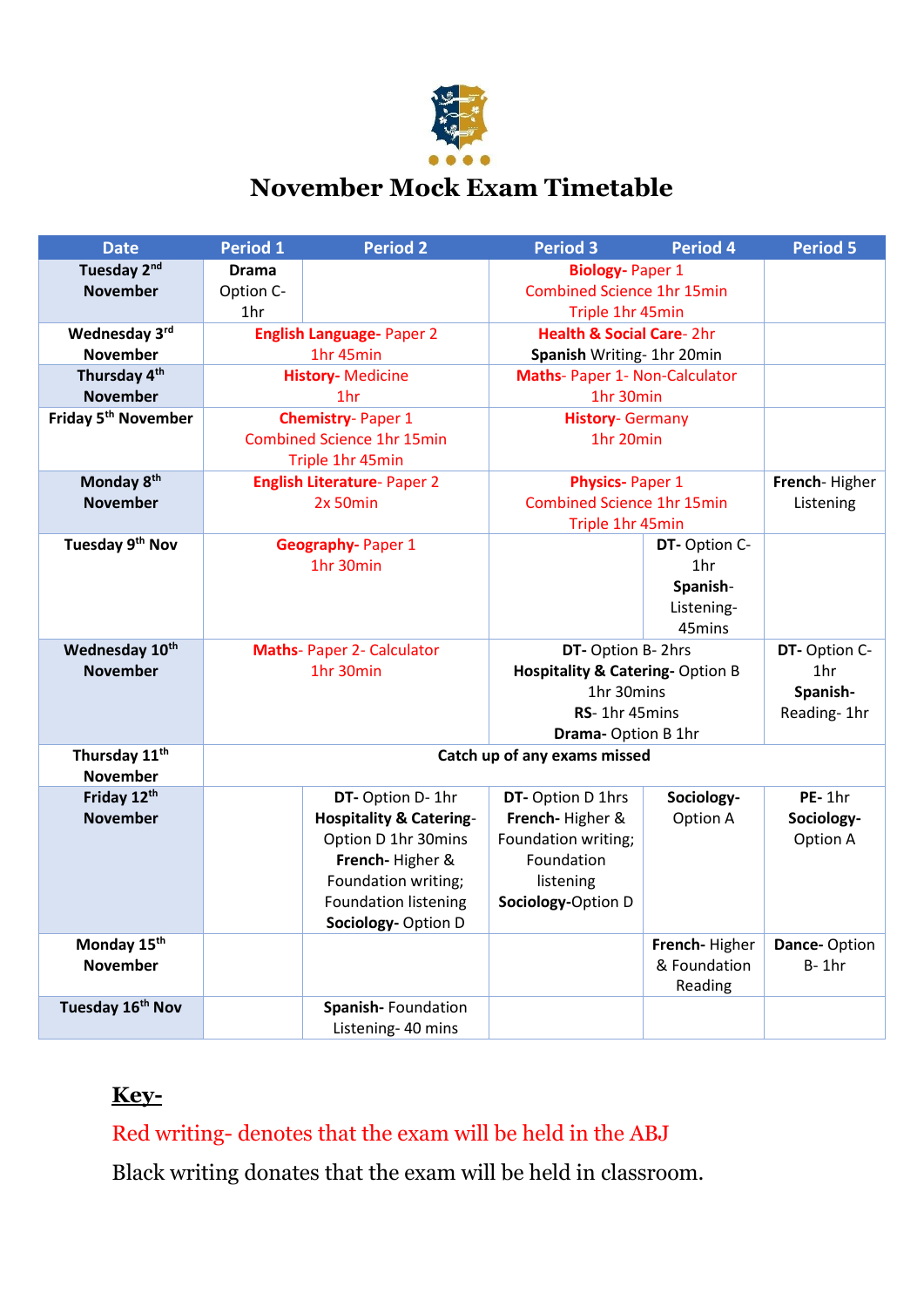

# **Year 11 Mock Exams- November 2021**

Exam Guidance/Expectations

Items NOT allowed in the exam room:

- Mobile phones, MP3/4 players or similar devices
- NO watches of any kind
- NO food

Items allowed in the exam room:

- Water in a clear bottle with labels removed
- Pens, pencils, erasers in a CLEAR pencil case

Conduct within the exam room:

- Always follow the invigilators instructions
- Write clearly in BLACK ink
- Write your full legal name on exam papers
- If you have a question, raise your hand and wait for an invigilator to come to you – do NOT call out
- Do NOT talk to or try to communicate with, or disturb other students once in the exam room
- Any misbehaviour could lead to you being removed from the exam

# **WARNING**

**If you try to cheat, or break the rules in any way, you could be removed from the exam and disqualified from the subject**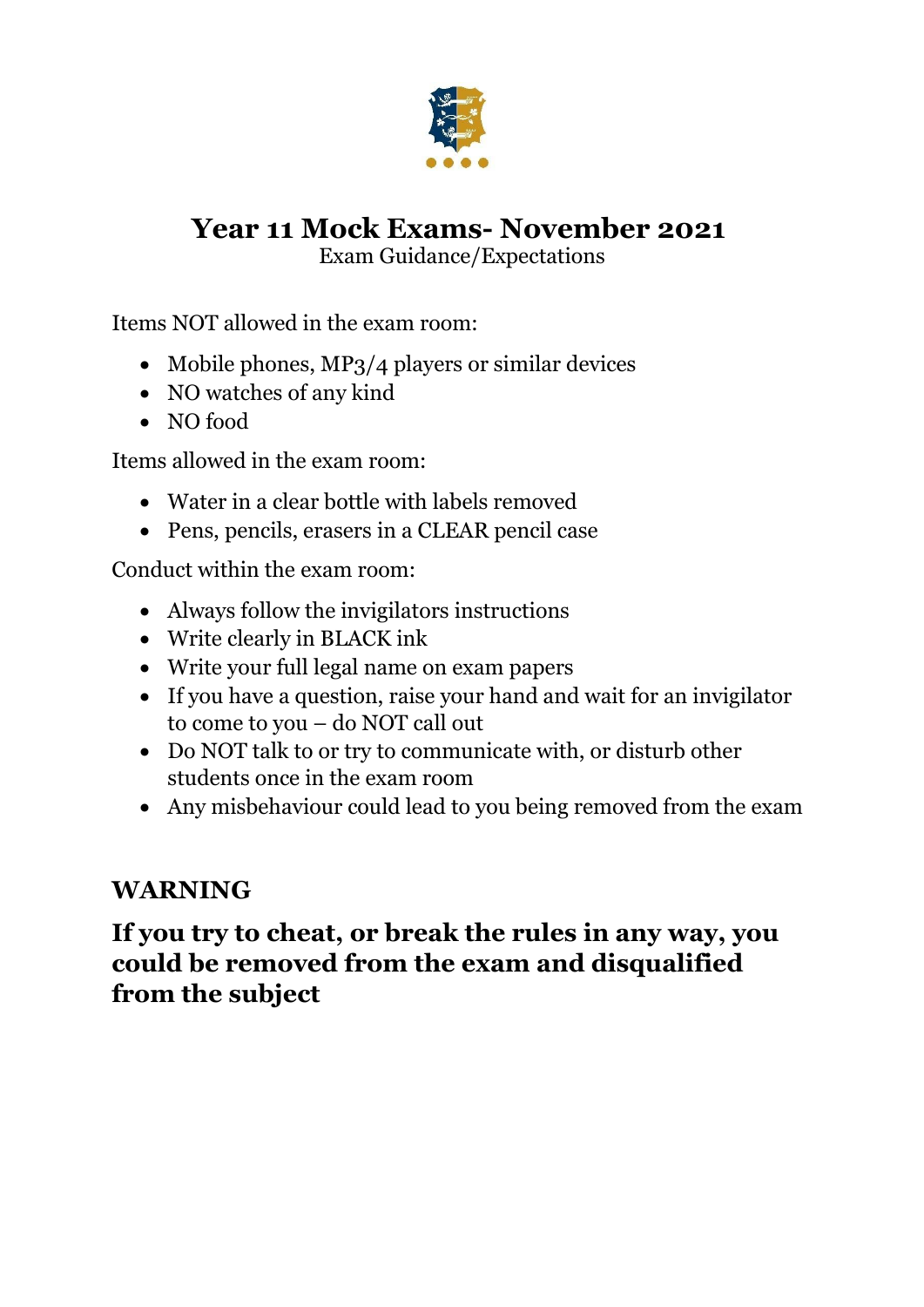

### **English**

### **English Language:**

#### **Paper 2 Writers' viewpoints. Non-fiction reading and writing.**

**READING:** Students read two unseen non-fiction extracts.

They need to know and understand how words, language and structure help convey the writers' viewpoints, perspectives and ideas. Revise:

- how to close read
- how to select appropriate information from a text and use quotations correctly
- how to summarise and make inferences about the writers' viewpoint, perspective and ideas
- how tone, degree of formality, structure and language convey writers' viewpoint, perspective and ideas
- how to compare the methods writers use to convey their viewpoint, perspective and ideas

#### **WRITING:** Students write a non-fiction article, letter or speech, conveying their viewpoint on a statement.

They need to know and understand how words, language and structure to create a convincing argument and viewpoint, using these in their own writing. Revise:

- how to use a range of techniques to influence
- how to organise our writing to ensure it is engaging with a range of connected ideas, coherent paragraphs with a range of discourse markers and effective use of structural features
- how to use a range of punctuation accurately and for effect how to use a variety of sentence forms for effect, using Standard English appropriately with controlled grammatical structures
- how to spell, including complex and irregular words

### **English Literature: Paper 2 Section A: Modern text: An Inspector Calls by JB Priestley. Students write an essay – a choice of 2 questions on character or theme. Revise:**

- plot, characters, events and setting and how these contribute to the text's meaning
- how Priestley uses language, structure, and form to contribute to the text's meaning
- how dramatic devices are used to create specific effects eg: stage directions; dramatic irony
- themes of social class, gender, inequality, responsibility, political ideologies
- how to structure an essay

#### **English Literature Paper 2 Section B: Anthology Poetry: students need to revise the poems: London; Storm on the Island; Kamikaze; My Last Duchess; Exposure, Ozymandias. Revise:**

- how words (language) create images that are used to support the poet's ideas
- how structure and form support the poets' ideas
- how the poem links to the context
- how to compare the presentation of ideas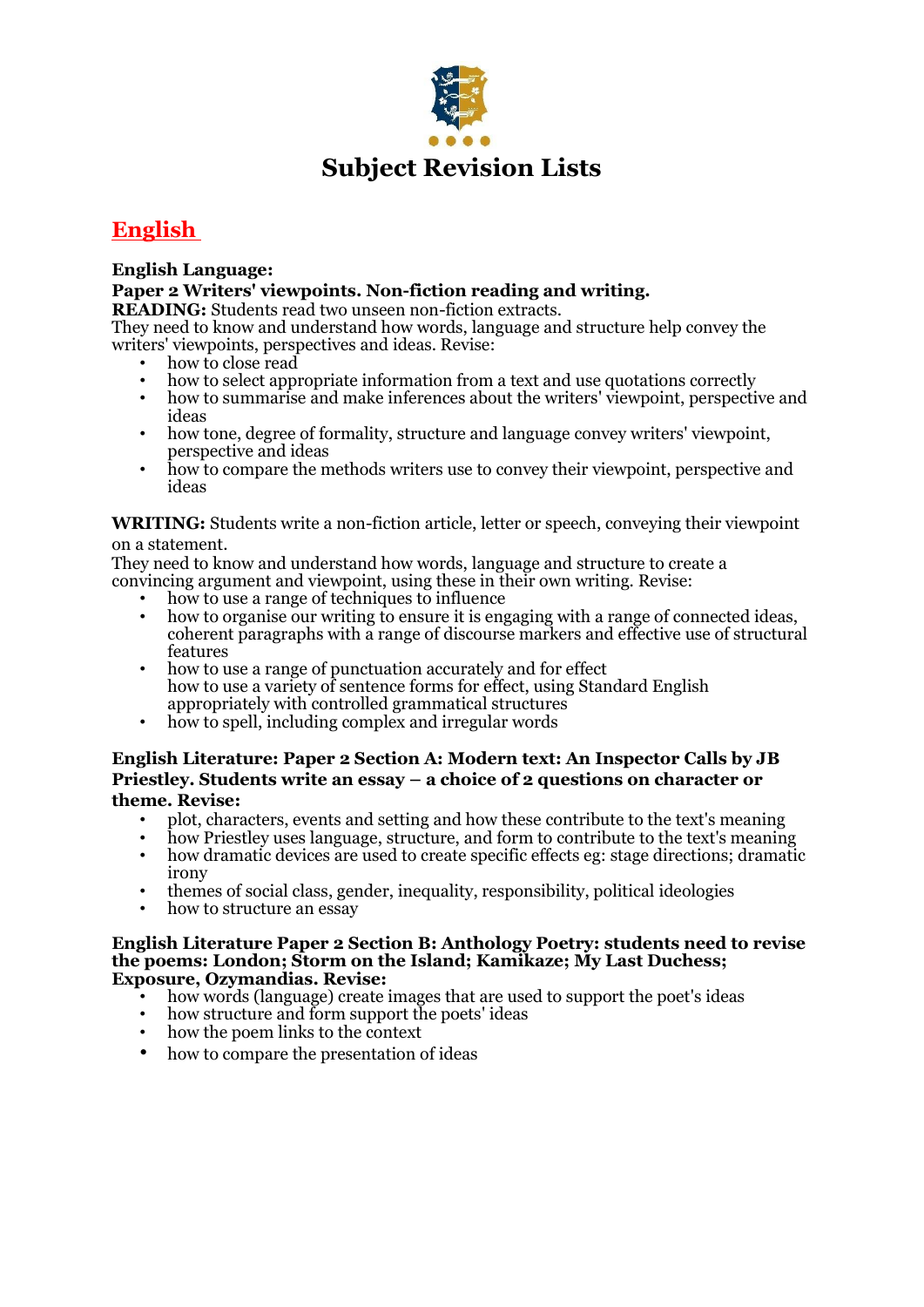# **Maths**

**Grade 3-** Fraction-decimal conversions; percentages of amounts; area and perimeter; sharing in a ratio; angle foundations; substitution and order of operations.

**Grade 4**- all of grade 3 plus: averages from a frequency table; angles in parallel lines; expanding and factorising; solving equations; solving inequalities; graphs of inequalities; sequences; index laws; Highest Common Factor and Lowest Common Multiple.

**Grade 5**- all of grades 3 and 4 plus: Circle measures; angles in polygons; volume and surface area of shapes; speed, distance and time; volume, mass and density; scatter graphs; and reverse percentages.

**Grade 7-** all of grades 4, 5 and 5 plus: solving quadratics by factorising; surds; calculating with bounds; cumulative frequency graphs; algebraic proportion; conditional probability; right-angled trigonometry; non-right-angled trigonometry; quadratic sequences.

Websites to use: [www.hegartymaths.com](http://www.hegartymaths.com/) [www.mathsgenie.co.uk](http://www.mathsgenie.co.uk/) [www.corbettmaths.com](http://www.corbettmaths.com/) [www.bbc.co.uk/bitesize](http://www.bbc.co.uk/bitesize) [www.thenational.academy](http://www.thenational.academy/)

### **Science**

### **Double and Triple**

**Biology** – B1 Cell Biology, B2 Organisation, B3 Infection and Response, B4 Bioenergetics.

**Chemistry** – C1 Atomic structure and the Periodic Table, C2 Bonding, structure and properties of matter, C3 Quantitative Chemistry, C4 Chemical changes, C5 Energy changes.

**Physics** – P1 Energy, P2 Electricity, P3 Particle model of matter, P4 Atomic structure.

### **Geography**

**Paper 1** – Physical Landscapes of the UK (rivers and coasts), Natural Hazards (tectonic hazards, weather hazards and climate change), The Living World (Ecosystems only)

**Paper 2** – Urban Issues and Challenge (Rio, London and Sustainability)

### **RE**

Christian Beliefs & Practices

- Nature of God
- Trinity
- Sin, salvation
- Ascension
- Worship/ Prayer
- Eucharist
- Church in local community
- Responses to persecution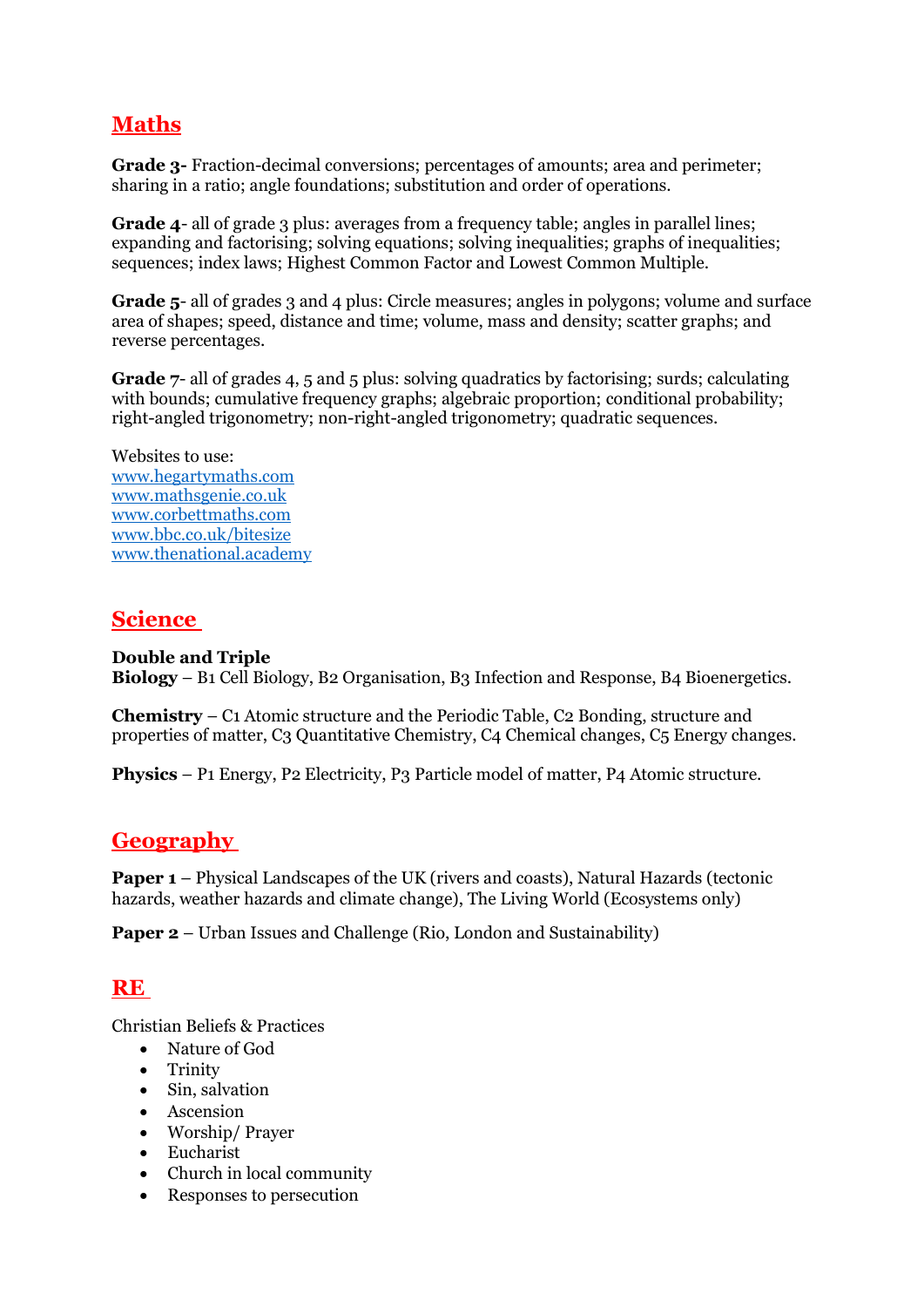Islam Beliefs & Practices

- Five Roots
- Heaven (Jannah) Hell (Jahannam)
- Nature of God Adalat
- Imamate Shia
- Angels
- The Five Pillars all in detail
- Ashura

### **History**

Germany - 1919 - 1932 Revise what has been covered in lessons: - Early challenges to the Weimar Republic - The Stresemann Years 1923/4 - 1929 - The Nazi's rise to power 1929 - 1932

Medicine The Industrial Period - 1700 - 1900 The Modern Period - 1900 - present day There will be small reference to medieval period

Seneca topics have been set for revision Exercise books should also be used for revision

### **Sociology**

#### **Paper 1 Part A Families and Households**

The Marxist view of the family Structural interviews Division of domestic labour Ann Oakley Ethics Family as agent of socialisation

#### **Part B**

**Streaming** Ethnicity and achievement External factors in ed achievement Ethnographic research methods Marketisation Social class and educational achievement

### **Spanish**

Identity and Culture Local Area Holiday and Travel School Future Aspirations, Study and Work International and Global Dimension (Environment and world issues)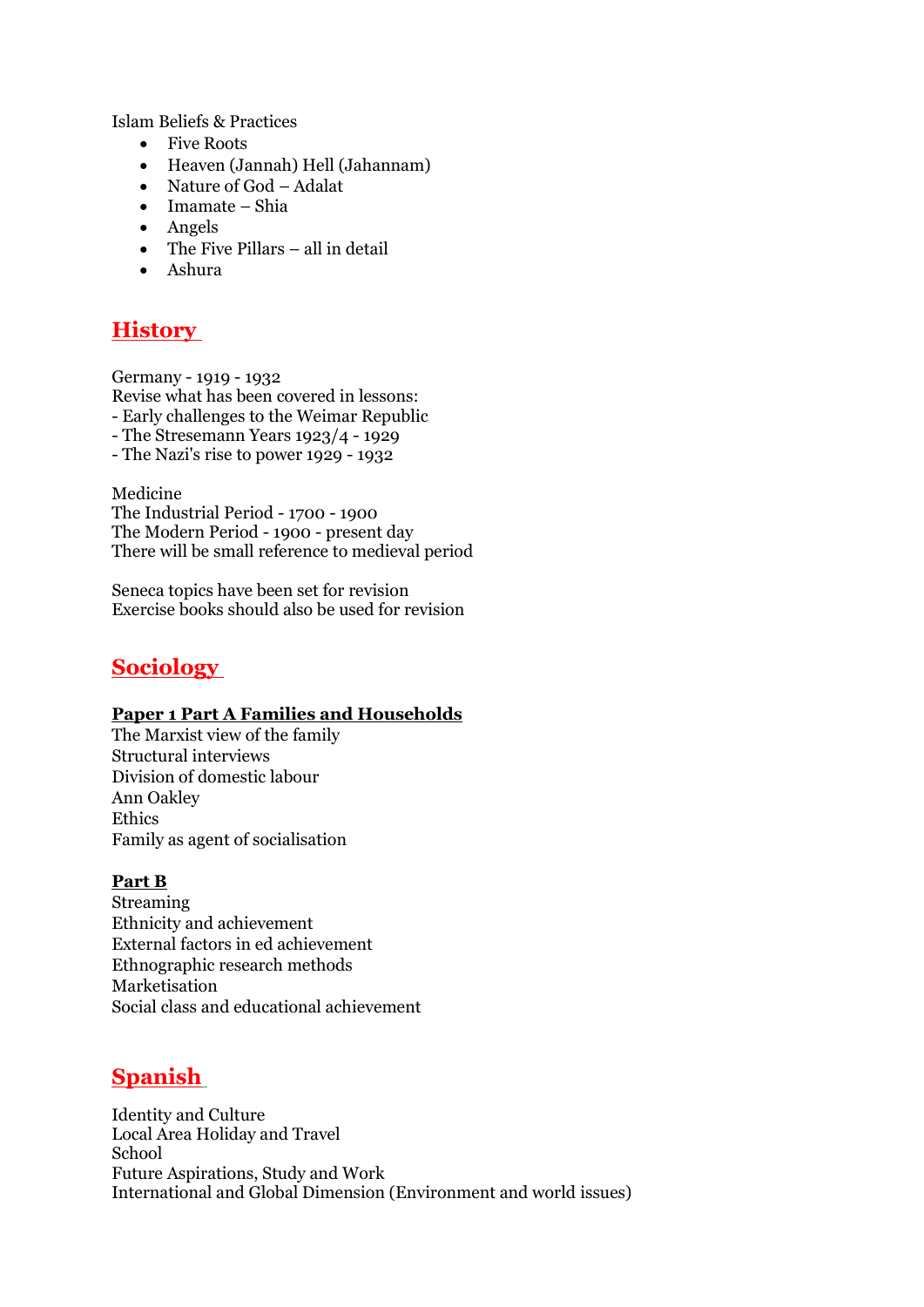### **French**

**Theme 1** – identity and culture (friends, family, childhood, sports, TV, films, books,

- technology, food, clothes, celebrations)
- **Theme 2** local area, holiday and travel
- **Theme 3** school
- **Theme 4** future, aspirations, study and work.
- **Theme 5** international and global dimension

Please also refer to your French revision guide provided by Mrs Burfitt.

### **Design Technology**

### **SECTION A: Core Technical Principles (20 marks)**

Properties of materials - p.14-15 Crowd funding, Co-operatives and Fairtrade – p.10 Powering Systems – Energy Generation, p.12-13 Mechanical Systems – Motion and Cams, p.28 & 31 Paper and Boards – p.16 Timbers (Woods) – p.17 Manufactured boards – p.23 Electronic Systems and Mechanical Devices: Input Devices – p.25, Microcontrollers p.26 and Output Devices – p.27 Modern Materials: Technical Textiles – p.33 Technology in Manufacturing – p.2-3

### **SECTION B: Specialist Technical Principles (30 marks)**

 $CGP$ Forces  $-$  p.36 Soldering  $- p.91$ Shaping materials – Hand Tools, Power and Machine Tools – p.64-67 **GCSE AOA** Timbers (Woods) – p.17 Design & Technology Quality Control – p.40-41 For the Grade 9-1 Course Conversion of Timber – Seasoning – p.44  $\&$  59 Product Sustainability and Social Issues – p.6-9 **SECTION C: Designing & Making Principles (50 marks)** Product Analysis – p.102-103 **The Revision Guide** Ergonomics & Anthropometrics – p.96-97 Collaboration – p.104-105 Surface Finishes for Wood – p.72 Health & Safety precautions – p.65-66 Drawing techniques – Isometric; Orthographic Projection working drawing – p.108 & 111 Modelling Ideas – p.106-107 **Maths** – Calculating Area, costs, tolerances, percentages, volume